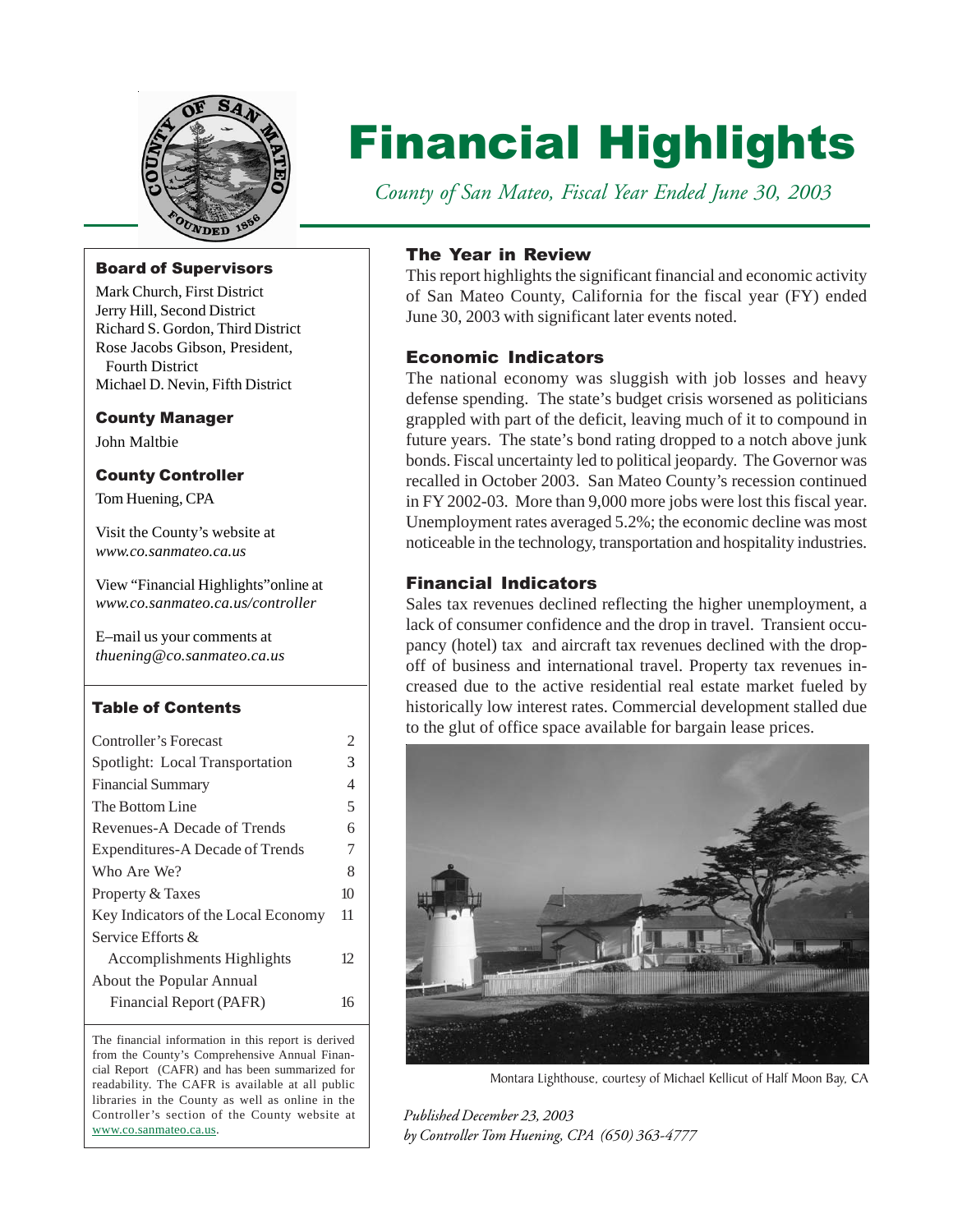## <span id="page-1-0"></span>The Controller's Forecast

### A Glimmer of Hope

In FY 2002-03, San Mateo County was mired in a recession. The federal and state budget deficits reduced local resources. Unemployment figures in San Mateo County averaged 5.2%. The County lost 9,160 jobs. This translated into lower sales tax revenues, fewer transient occupancy tax dollars, and a general lack of consumer confidence. The technology sector struggled for a comeback.

Office vacancy rates on the Peninsula were the highest in the nation during the second quarter of the fiscal year. This increased competition drove down the price of Class A commercial office space to \$2.25 per square foot per month. This is in sharp contrast to two years ago when the market peaked and rates were between \$6.00 and \$12.00 per square foot per month. Many businesses renegotiated leases, which helped them hang on in this tough business climate.

The Total Taxable Assessed Value of all property in San Mateo County was \$95.5 billion, an increase of 5.9% or \$5.3 billion. The desirability and livability of the County's 20 cities along with the lowest interest rates in 45 years produced a hot residential real estate market despite the local economy. Real estate remains an attractive alternative to the stock market right now.

The San Francisco International Airport (SFO), located in San Mateo County, is a bellwether of fiscal health in the County. It provides both local jobs and visitor dollars to the local economy. Travel dropped off sharply in FY 2001-02 after 9/11. When the local economy did not rebound and the SARS outbreak hit the Asian tourist market, airport travel continued to decline. A victim of the times, United Airlines, the County's largest employer, filed for Chapter 11 bankruptcy protection.

Tax collections were comparable with last fiscal year. Airport, transient occupancy, sales and use tax collections, although lower, were offset by increases in property and property transfer tax collections.

When the economic turnaround occurs in San Mateo County, as it is showing signs of doing in other parts of California and the country, the private sector will lead

the way. A close watch on sales tax revenue, property tax revenue, job growth and airport activity will indicate both the strength and rate of recovery.

The state's budget crisis has not been addressed. The legislative rollover of budget problems, the distraction created by the recall election and the transition from one



governor to another have postponed the inevitable. Additional service cuts at the local level will be a necessary part of the state's budget solution. How much, how deep and for how long are the unknowns. The repeal of the unpopular "car tax" (the Vehicle License Fee) that provides financial support to counties and local government is estimated to cost the County \$45 million in lost revenue in FY 2003-04. At this time, the state has not identified or approved any funding source to offset this loss.

Those who work in government know that the public sector recovery always lags the private sector. So, while the economic indicators in the latter part of 2003 are showing signs of life, local government will continue to be strapped for some time. Fortunately, San Mateo County continues its tradition of fiscal conservatism, and has avoided major layoffs through careful planning, creative leadership and the buildup of adequate reserves.

Sincerely,

Tom Huening, CPA **Controller** 

*"Adversity has the effect of eliciting talents, which in prosperous circumstances would have lain dormant."*

Horace, Golden Age of Rome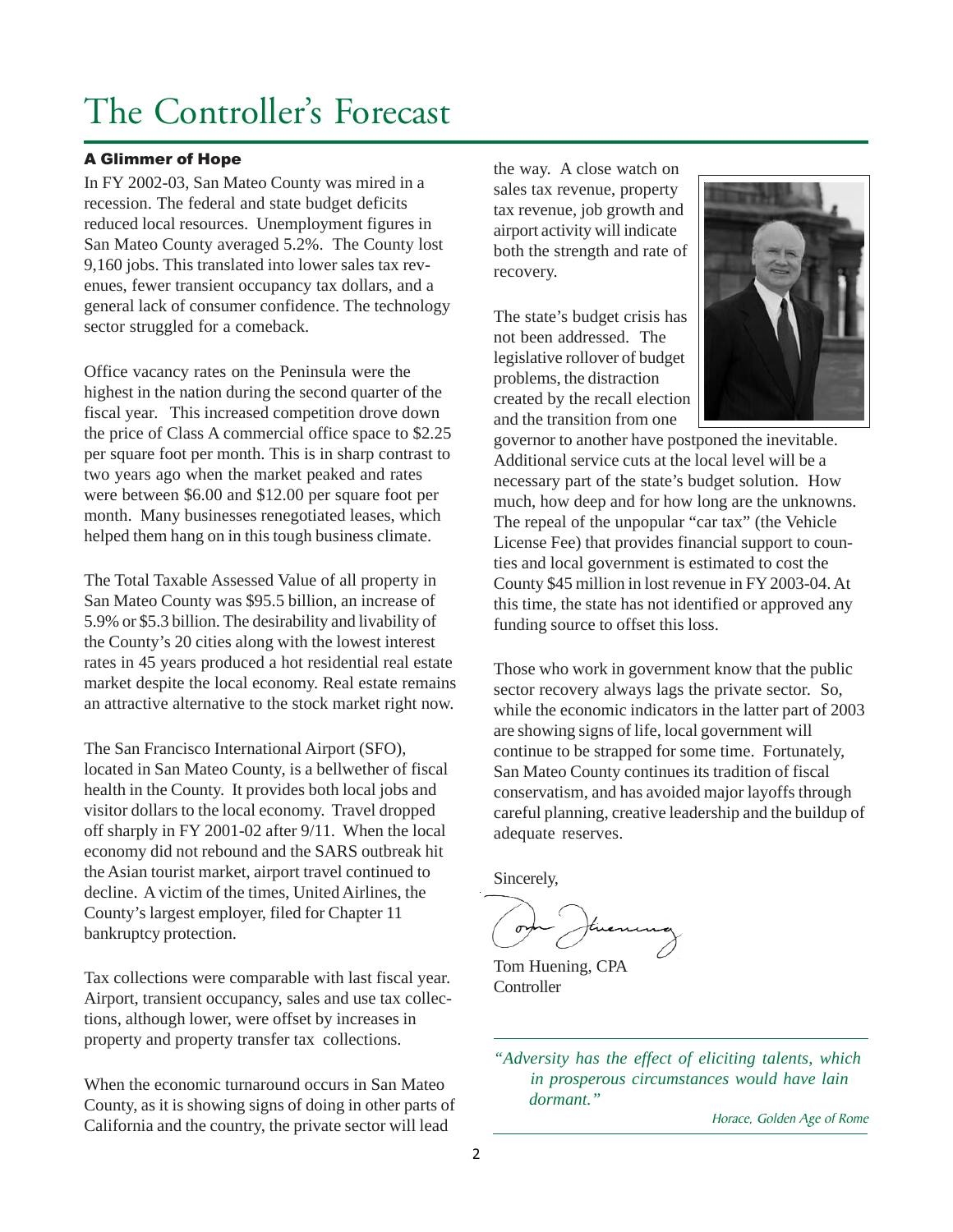## **Spotlight: Local Transportation**

### <span id="page-2-0"></span>BART to SFO Opens

In June 2003, the Bay Area Rapid Transit District (BART) opened four new stations in San Mateo County, the culmination of a 16-year, voter-approved project. The stations are: South San Francisco, San Bruno, Millbrae, and the San Francisco International Airport (SFO). The Millbrae station (across the freeway from SFO) was designed as an intermodal, cross-platform station linking Caltrain (commuter rail), rapid rail (the coming "Baby Bullet"), SamTrans (the County's bus system) and BART.

The system will serve an estimated 70,000 new daily riders by 2010, eliminate 10,000 daily auto trips to SFO and relieve congestion on the County's main transportation corridor. Transportation leaders are working on a Smart Pass to allow transit passengers to use any of the 29 Bay Area transit systems with a single card.



*"Busiest New BART Station to be Millbrae--not SFO. Beyond the Airport, Caltrain Transfer Will Link to the Peninsula, South Bay"* San Francisco Chronicle, April 21, 2003

#### BABY BULLET zooms forward

Caltrain, the three-county commuter railway system that runs between San Francisco and the town of Gilroy in Santa Clara County, is adding and upgrading tracks to carry the "Baby Bullet", an express rail service. Service is expected to begin midyear 2004.

#### San Mateo/Hayward Bridge is Widened

In October 2002, Caltrans, the California Department of Transportation, completed a new 3-lane bridge span adjacent to the existing San Mateo/Hayward Bridge. Each span now carries one-way traffic improving the capacity and the safety of this bottlenecked nine-mile Peninsula and East Bay connector.



#### Not So Fast

San Francisco International Airport had begun a controversial effort to fill the Bay to support additional runways and increase capacity. With the economy in the tank, the drop in travel and opposition from environmental groups, the runway expansion plans have stalled.

*"SFO Runway Expansion Could Be Dumped"* San Mateo County Times, December 18, 2002

#### **Reauthorization of Measure A Next**

Measure A, the 1988 voter-approved transportation initiative, established a 20 year ½ cent sales tax to fund local transportation improvements such as grade separations, freeway interchanges, transit projects, paratransit programs, and road improvements.

Transportation leaders and the Board of Supervisors have publicly indicated their intent to lead an effort in 2004 to reauthorize this tax, which is set to expire in 2008. Reauthorization is needed to fund future congestion management projects.

*"Bay Area Commute Gridlock Drops 12% -- But Is It Transit Improvements or People Out of Work?"* San Francisco Chronicle, August 17, 2002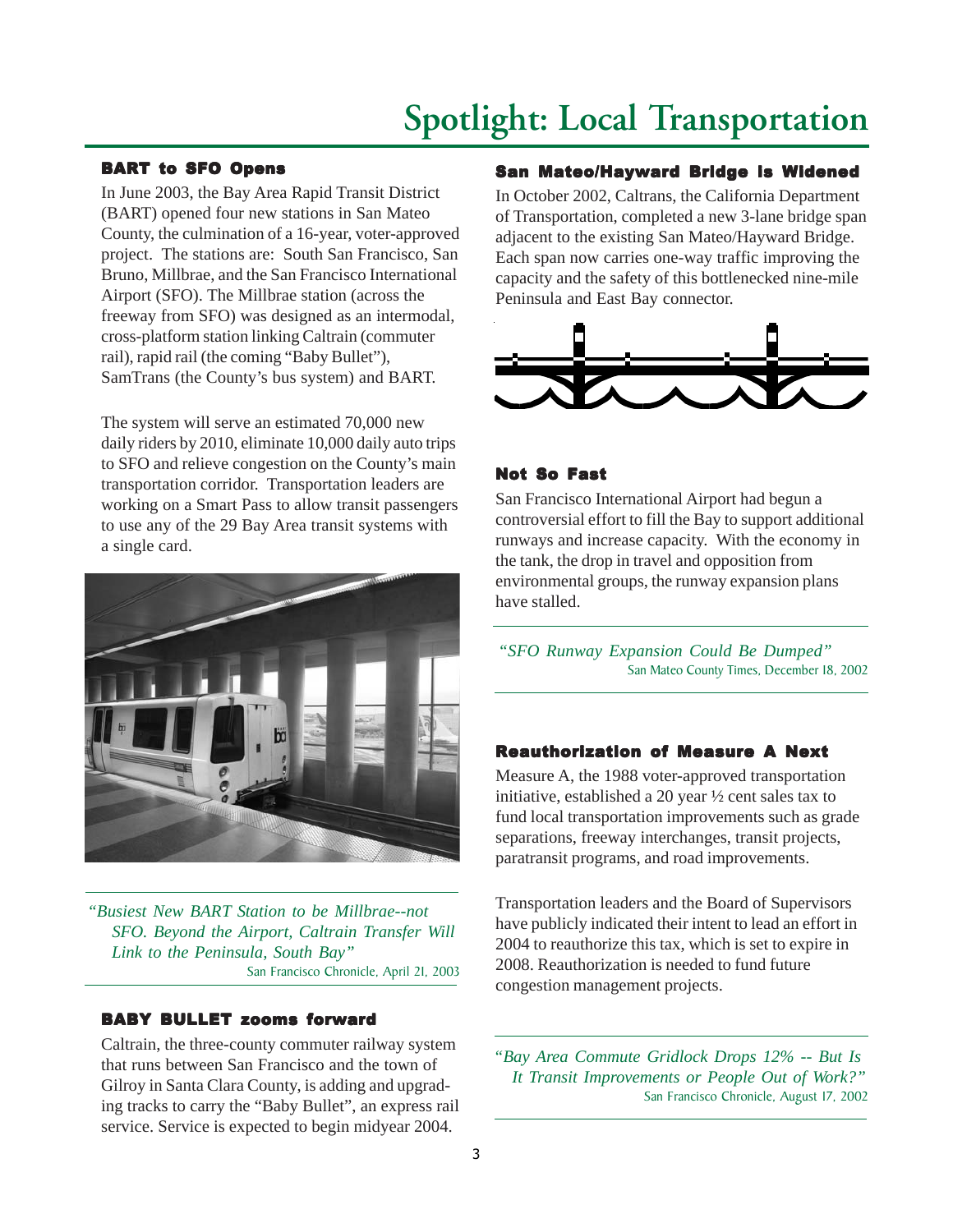## <span id="page-3-0"></span>**Financial Summary - Statement of Activities**

|                                 |                                                     | FY 2002-03   | FY 2001-02    |
|---------------------------------|-----------------------------------------------------|--------------|---------------|
| <b>Revenues</b>                 |                                                     | (thousands)  | (thousands)   |
| Governmental Activities         | <b>General Government</b>                           | 38,067<br>S. | \$<br>38,128  |
|                                 | <b>Public Protection</b>                            | 122,052      | 125,613       |
|                                 |                                                     | 19,217       | 17,618        |
|                                 | Public Ways and Facilities<br>Health and Sanitation | 134,005      | 121,917       |
|                                 | <b>Public Assistance</b>                            | 137,424      | 134,917       |
|                                 | Education                                           | 20           | 3             |
|                                 | Recreation                                          | 1,245        | 1,230         |
|                                 | <b>Total Revenues - Governmental Activities</b>     | 452,030      | 439,426       |
| <b>Business-type Activities</b> | San Mateo Medical Center                            | 108,379      | 110,931       |
|                                 | Airports (San Carlos & Half Moon Bay)               | 1,771        | 1,941         |
|                                 | Coyote Point Marina                                 | 1,123        | 1,087         |
|                                 | Housing Authority                                   | 69,676       | 46,294        |
|                                 | Total Revenues - Business-type Activities           | 180,949      | 160,253       |
| <b>General Revenues</b>         | Taxes:                                              |              |               |
|                                 | <b>Property Taxes</b>                               | 141,582      | 139,879       |
|                                 | <b>Property Transfer Taxes</b>                      | 5,849        | 4,984         |
|                                 | Sales and Use Taxes                                 | 15,882       | 16,155        |
|                                 | <b>Transient Occupancy Taxes</b>                    | 590          | 666           |
|                                 | <b>Aircraft Taxes</b>                               | 1,123        | 1,336         |
|                                 | Motor Vehicle In-Lieu Taxes                         | 49,785       | 46,295        |
|                                 | Unrestricted Interest and Investment Earnings       | 24,048       | 23,520        |
|                                 | Securities lending activities:                      |              |               |
|                                 | Securities lending income                           | 619          |               |
|                                 | Securities lending expenses                         | (552)        |               |
|                                 | Miscellaneous                                       | 14,739       | <u>28,719</u> |
|                                 | <b>Total General Revenues</b>                       | 253,665      | 261,554       |
|                                 | <b>Total Revenues</b>                               | 886,644      | 861,233       |
| <b>Expenses</b>                 |                                                     |              |               |
| Governmental Activities         | <b>General Government</b>                           | 60,667       | 61,071        |
|                                 | <b>Public Protection</b>                            | 224,777      | 204,037       |
|                                 | Public Ways and Facilities                          | 21,546       | 24,925        |
|                                 | Health and Sanitation                               | 152,449      | 154,955       |
|                                 | Public Assistance                                   | 172,014      | 169,021       |
|                                 | Education                                           | 190          | 194           |
|                                 | Recreation                                          | 7,685        | 8,011         |
|                                 | Interest on Long Term Debt                          | 14,603       | 14,677        |
|                                 | <b>Total Expenses - Governmental Activities</b>     | 653,931      | 636,891       |
| <b>Business-type Activities</b> | San Mateo Medical Center                            | 131,243      | 142,399       |
|                                 | Airports (San Carlos & Half Moon Bay)               | 1,744        | 1,525         |
|                                 | Coyote Point Marina                                 | 1,153        | 1,027         |
|                                 | Housing Authority                                   | 68,695       | 48,314        |
|                                 | Total Expenses - Business-type Activities           | 202,835      | 193,265       |
|                                 | <b>Total Expenses</b>                               | 856,766      | 830,156       |
|                                 | Special Items (See CAFR)                            |              | (13,043)      |
|                                 | Change in Net Assets                                | 29,878       | 18,034        |
|                                 | Net Assets - Beginning, as Previously Reported      | 620,887      | 597,452       |
|                                 | Prior Period Adjustment                             | (38,266)     | 5,401         |
|                                 | Net Assets - Beginning, as Restated                 | 582,621      | 602,853       |
|                                 | Net Assets - Ending                                 | 612,499      | 620,887       |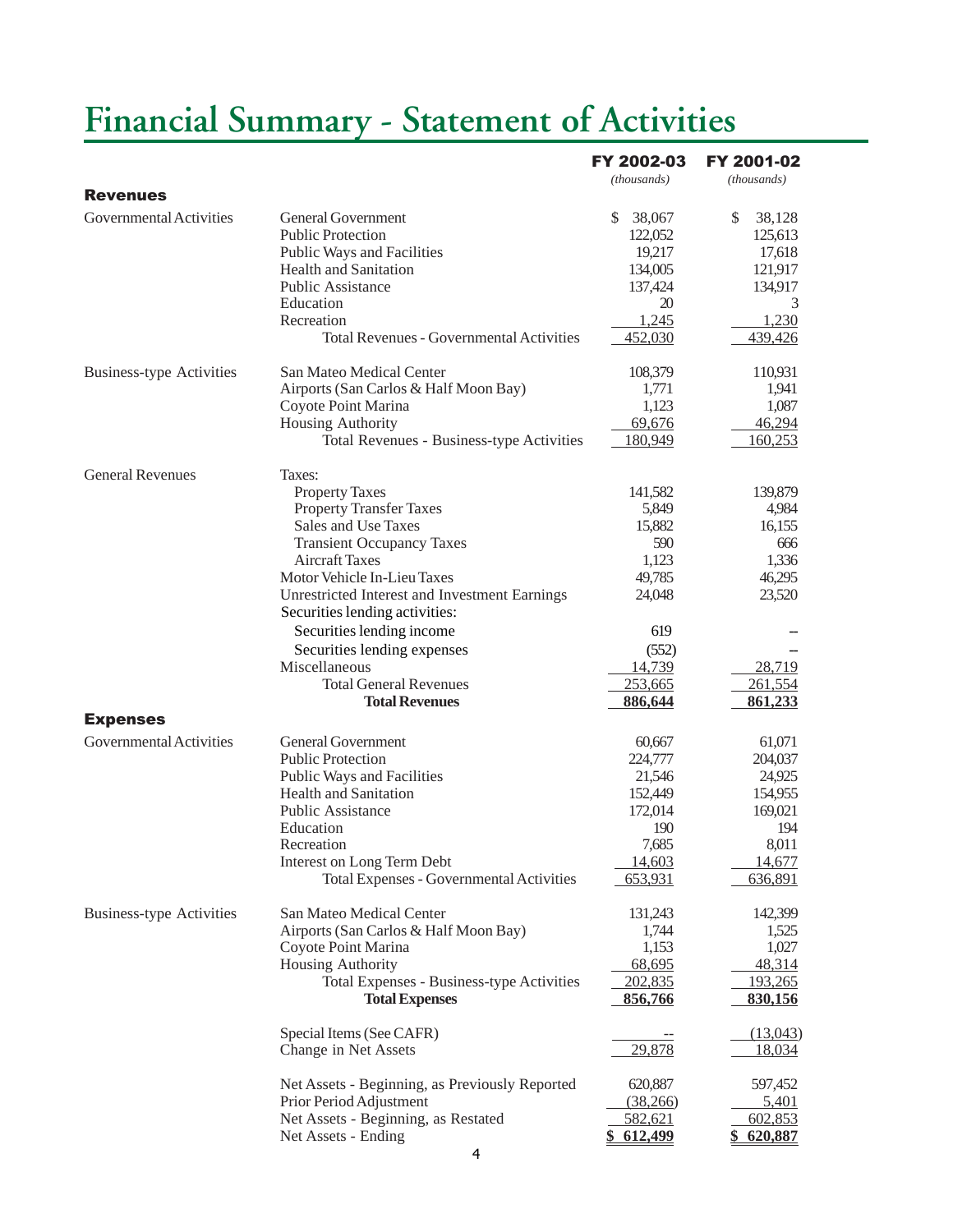## **The Bottom Line**

#### <span id="page-4-0"></span>Total Revenues and Expenses

The County's total revenues were \$887 million, \$26 million more than the prior year. Total expenses were \$857 million, \$27 million more than the prior fiscal year. The difference between revenues and expenses has resulted in a \$30 million increase in net assets. Governmental activities increased the net assets by \$21 million and business-type activities by \$9 million.

#### Net Assets Decrease

However, the County's total net assets decreased \$8 million to \$613 million, a 1% decrease from the prior year. The decrease is primarily due to the change in the method of computing compensated absences liability that resulted in a \$38 million adjustment to the beginning net assets.

| \$205 million |
|---------------|
| 87 million    |
| 321 million   |
| \$613 million |
|               |

#### Outstanding Debt Decreased

In FY 2002-03, the County's outstanding debt decreased \$6 million to a total of \$294 million.

The County's cost to service this debt was \$20 million in FY 2002-03, well below the legal debt service limit (maximum allowable) of \$38 million. The County Debt Limit Ordinance limits annual debt service payments to 4% of a five-year County budget average.

The overall County government debt burden is \$405 per capita or 0.34% of assessed value. This ratio indicates conservative borrowing and helps the County maintain the high underlying credit ratings.

#### County Investment Pool

The Treasury earned 3.65% for pool participants in FY 2002-03; this compares with an average yield of 4.02% earned in the prior year.

The County Treasurer manages the investment pool. The County Investment Pool has four goals: safety, liquidity, yield and public trust.

#### Total Revenues & Expenses (millions)



#### Net Assets (millions)



#### Total Debt (millions)



#### Per Capita Debt Burden



The historical data in both debt charts are for governmental funds only.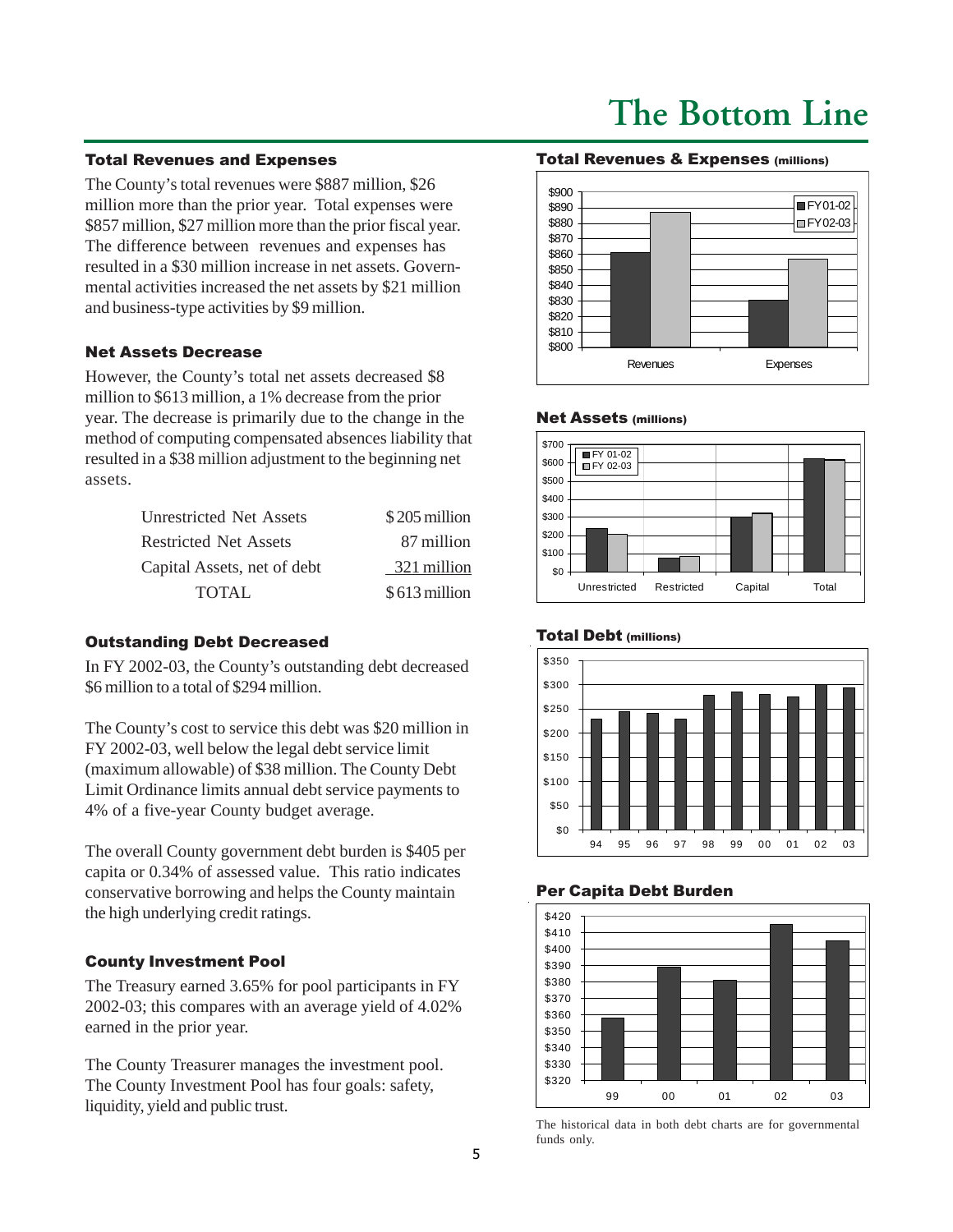## <span id="page-5-0"></span>**Revenues - A Decade of Trends**

#### Total Revenues (millions)



#### Intergovernmental (millions)



#### Taxes (millions)



#### Charges For Services (millions)



These charts depict data for all governmental funds for fiscal years ending June 30th.

#### Revenue Sources for FY 2002-03

Revenues for all governmental funds **increased 0.89% or \$6.2 million** over the prior year, the 10<sup>th</sup> consecutive year revenues have increased. Approximately 93% of the

County's governmental fund revenues came from three sources: 1)Intergovernmental revenues from the state and federal government, 2) Taxes and 3) Charges for Services.



Fluctuations in these revenue sources directly and immediately impact County operations in any fiscal year.

#### Intergovernmental (\$393 Million, 56% of Total Revenues)

Counties receive funding to provide state-mandated services locally. The majority of the County's funding comes from federal and state sources. Most of this revenue funds mental health care, public safety services and public assistance. This money helps people find jobs, low cost housing, childcare, and provids health care, food and temporary cash relief. Intergovernmental revenue funds these services; it **increased 0.4% or \$1.6 million** over the prior year.

#### Taxes (\$167 Million, 24% of Total Revenues)

Counties receive tax revenues that are generated locally from a number of taxes that we all pay. San Mateo County's tax revenues come from a *portion* of property taxes and sales taxes, transient occupancy taxes (from hotel room stays), aircraft taxes, property transfers taxes (from homes sold), and delinquent tax penalties. In FY 2002-03, **total tax collections edged up 0.9% or \$1.4 million**.

- Property Taxes increased 1% or 1.1 million to \$143.3 million.
- Retail Sales & Use Taxes (of which counties receive a 1% share) were down 2% or \$273,000 to \$15.9 million.
- Transient Occupancy Taxes (TOT) collections were down 11.5% or \$76,000 to \$590,000 compared to the prior year. The decrease is due to the recession, especially in the technology sector, and the SARS epidemic that reduced pan-Asian travel.
- Property Transfer Taxes increased 17% or \$0.9 million reaching \$5.9 million, reflective of the active real estate market.
- Aircraft Taxes decreased 16% from \$1.3 million to \$1.1 million.

#### Charges for Services (\$90 Million, 13% of Total Revenues)

Revenue from Charges for Services **increased 7.1%, nearly \$6 million** more than last year. Service charges include candidate filing fees, returned check charges, tax administration fees, private defender fees, geotechnical fees, agricultural inspection fees, fingerprinting, and lab fees.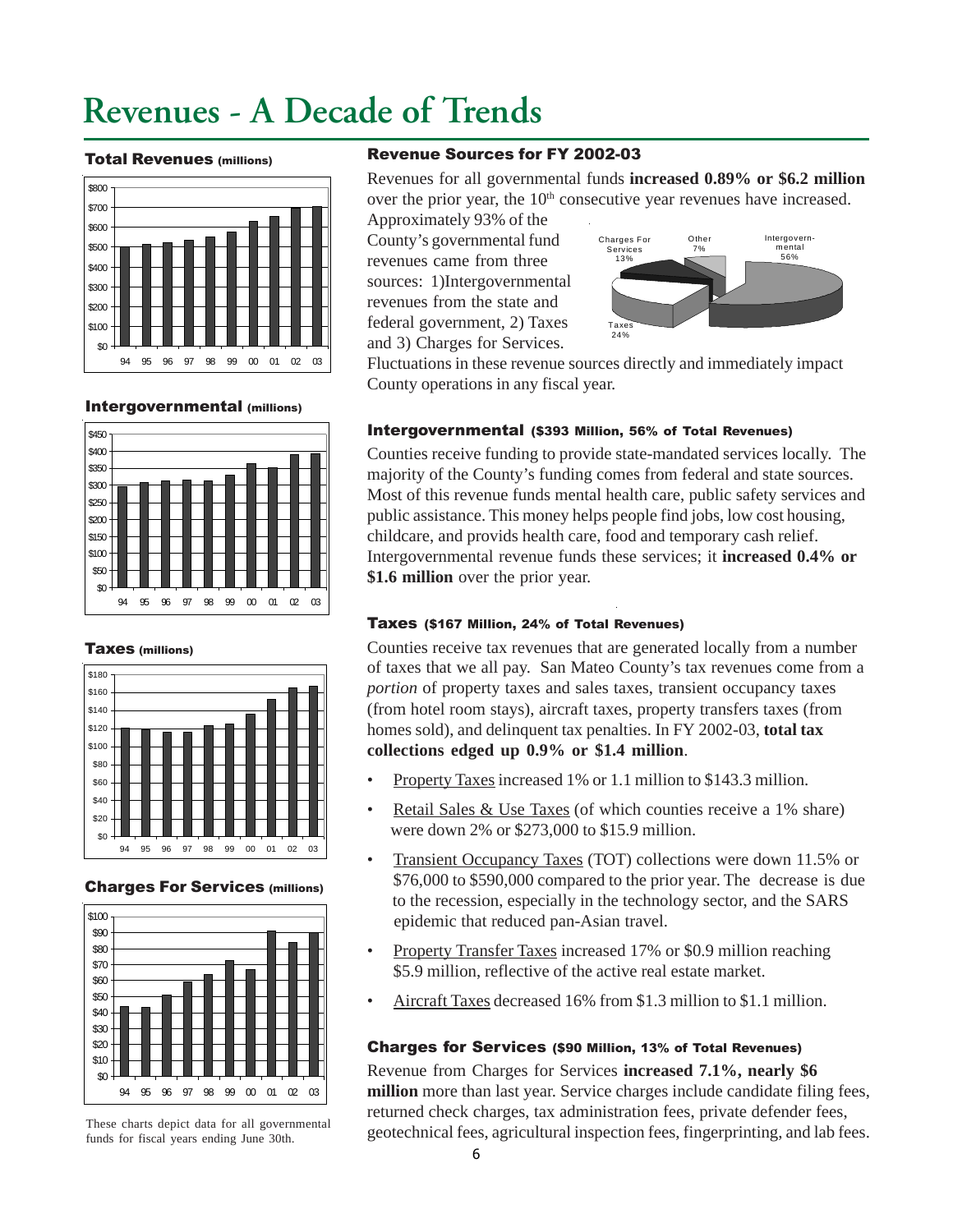## **Expenditures - A Decade of Trends**

#### <span id="page-6-0"></span>Expenditures by Function for FY 2002-03

Expenditures for all governmental funds **increased by 0.7% or \$4.5 million** over the prior year. This pie chart shows a breakdown of County spending by function. H ea lth & S a nita tion 22%



#### Public Protection (\$216 Million, 32% of Total Expenditures)

The Sheriff, District Attorney, Probation Department, Coroner, County Fire, and Public Safety Communications (911 Dispatch) costs are all considered Public Protection expenditures.

### Public Assistance (\$170 Million, 25% of Total Expenditures)

The Human Services Agency (HSA) provides the County's public assistance programs. They provide alcohol and drug services, low-cost housing (Section 8) and homeless services, PeninsulaWorks (job search and training), Family Resource Centers in schools and community centers, CalWORKs (cash assistance for families with kids), Foster Care, and the Community Information Program. More people sought services this year due to the difficult economy.

## Health & Sanitation (\$148 Million, 22% of Total Expenditures)

Mental health services, emergency services, Prenatal to Three Initiative, public health and environmental health services, the AIDS program, and health services in the jails are all Health and Sanitation expenditures.

## General Government (\$53 Million, 8% of Total Expenditures)

General Government expenditures are County overhead expenses. These include the offices of the Board of Supervisors, Controller, Tax Collector/Treasurer, Assessor/Clerk/Recorder, County Manager, County Counsel, and the Employee & Public Services and Information Services departments. These offices provide leadership and legal, financial, management, technology and human resources services.

## Public Ways & Facilities (\$23 Million, 3% of Total Expenditures)

Examples of these expenditures include: maintenance and improvement of 320 miles of county roads and 68 buildings, recycling programs, energy conservation programs, and compliance efforts to meet the requirements of various regulatory agencies (Fish & Game, Fish & Wildlife, Bureau of Land Management, Bay Area Air Quality Management District, etc.)

## Other Expenditures (\$70 Million, 10% of Total Expenditures)

Other expenditures include the following four functions: 1) Education, 2) Recreation, 3) Capital Outlay and 4) Debt Service.

#### Total Expenditures (millions)



#### **Public Protection (millions)**



#### Public Assistance (millions)



#### Health & Sanitation (millions)



These charts depict data for all governmental funds for fiscal years ending June 30th.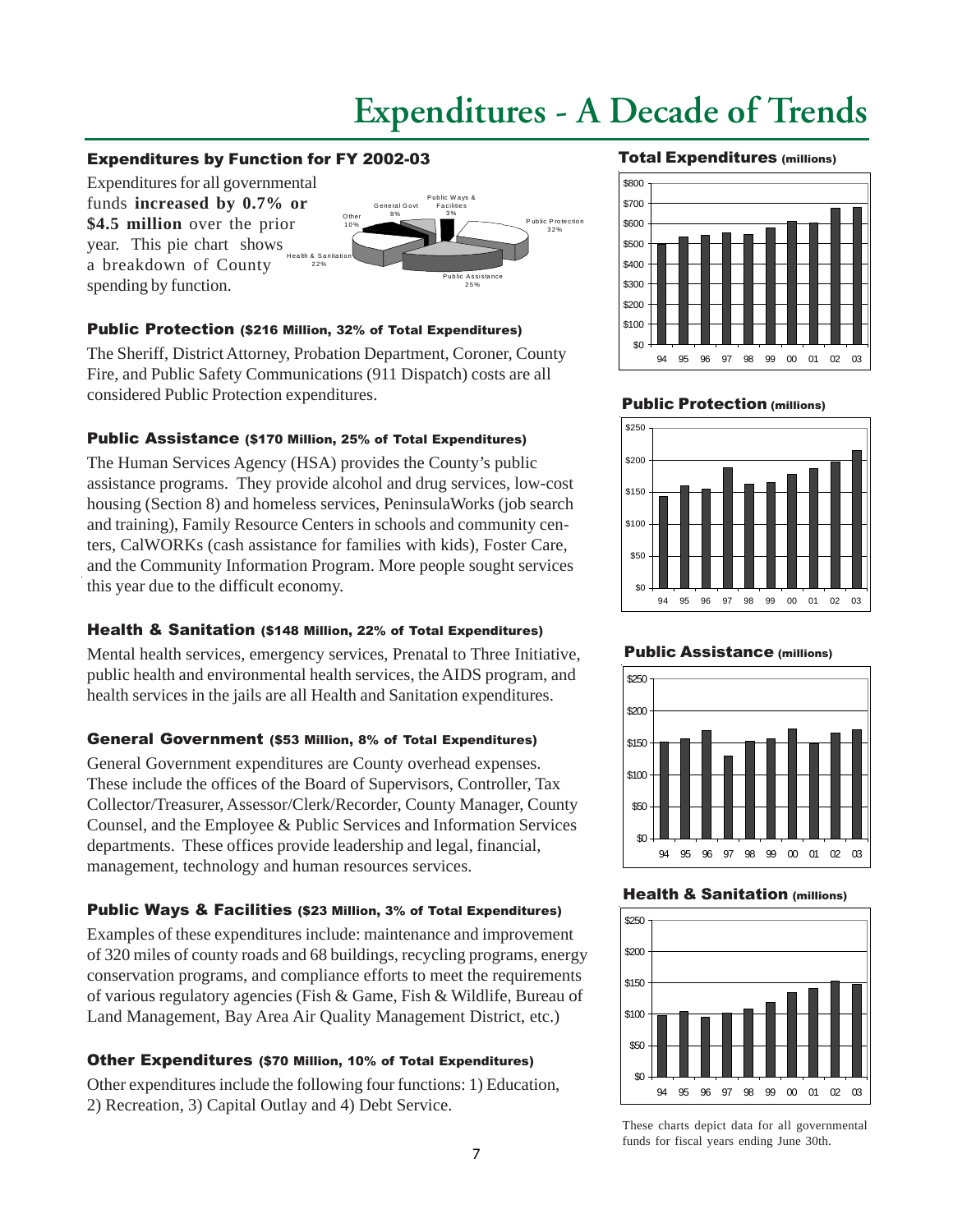## <span id="page-7-0"></span>**Who Are We?**

#### The People

Population: 720,630 (est.) 49.8% Caucasian 21.8% Hispanic 21.0% Asian/Pacific Islanders 3.3% African-American 4.1% Other Median Age: 36.8 (in 2000) Per Capita Income: \$57,906 (in 2001)

## The Place

Cities: Atherton Belmont Brisbane Burlingame Colma Daly City East Palo Alto Foster City Half Moon Bay Hillsborough Menlo Park Millbrae Pacifica Portola Valley Redwood City *(County seat)* San Bruno San Carlos San Mateo South San Francisco Woodside Area: 449 square miles

Did You Know ? 74% of the County's land is reserved for agriculture, watershed, open space, wetlands or parks.

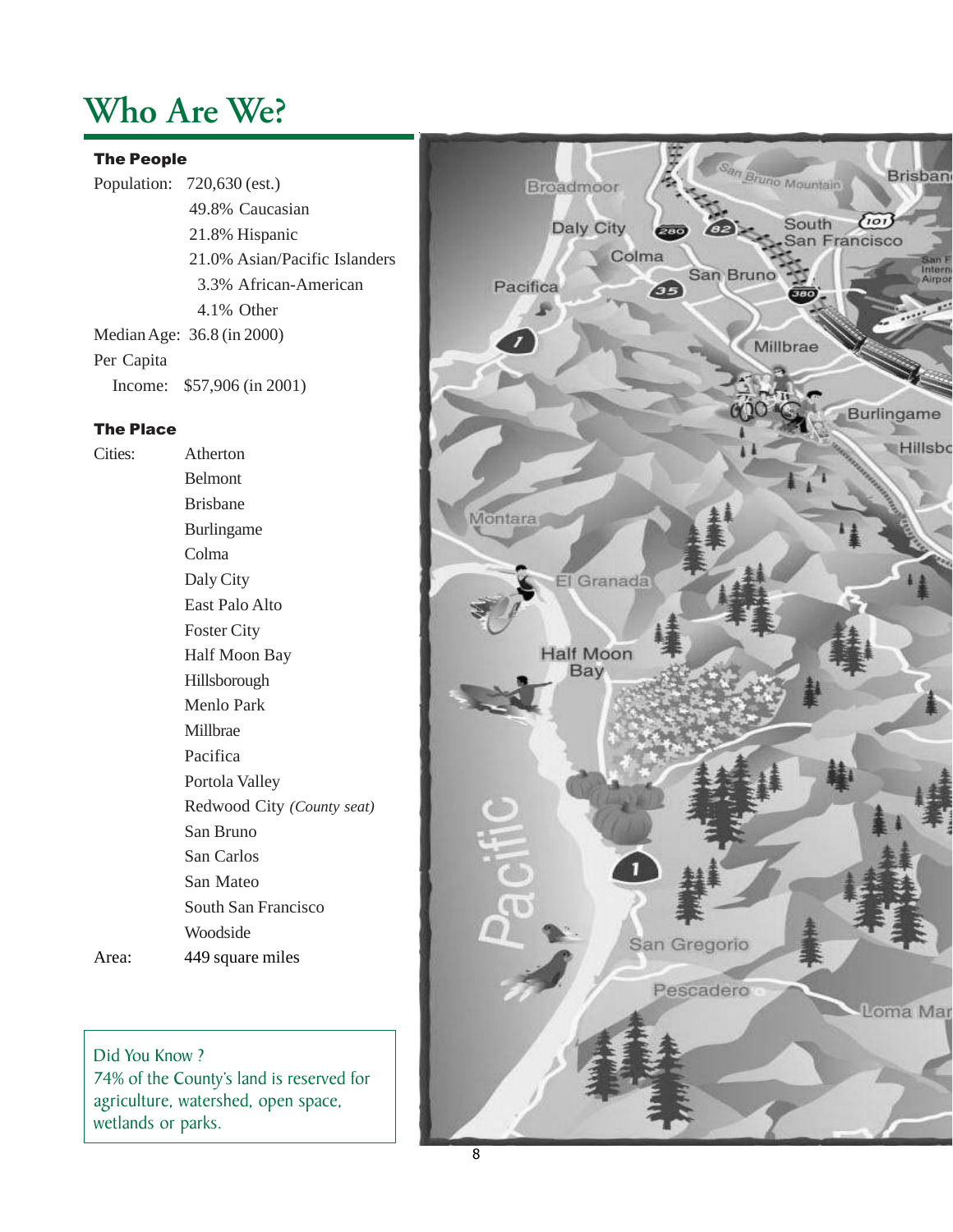

*"We are blessed. We have clean air, protected Pacific and Bay coastal waters, and substantial preserved open space. We have top schools, a rich diversity of people and an economy that manages well even in difficult times."*

> Tom Huening **Controller**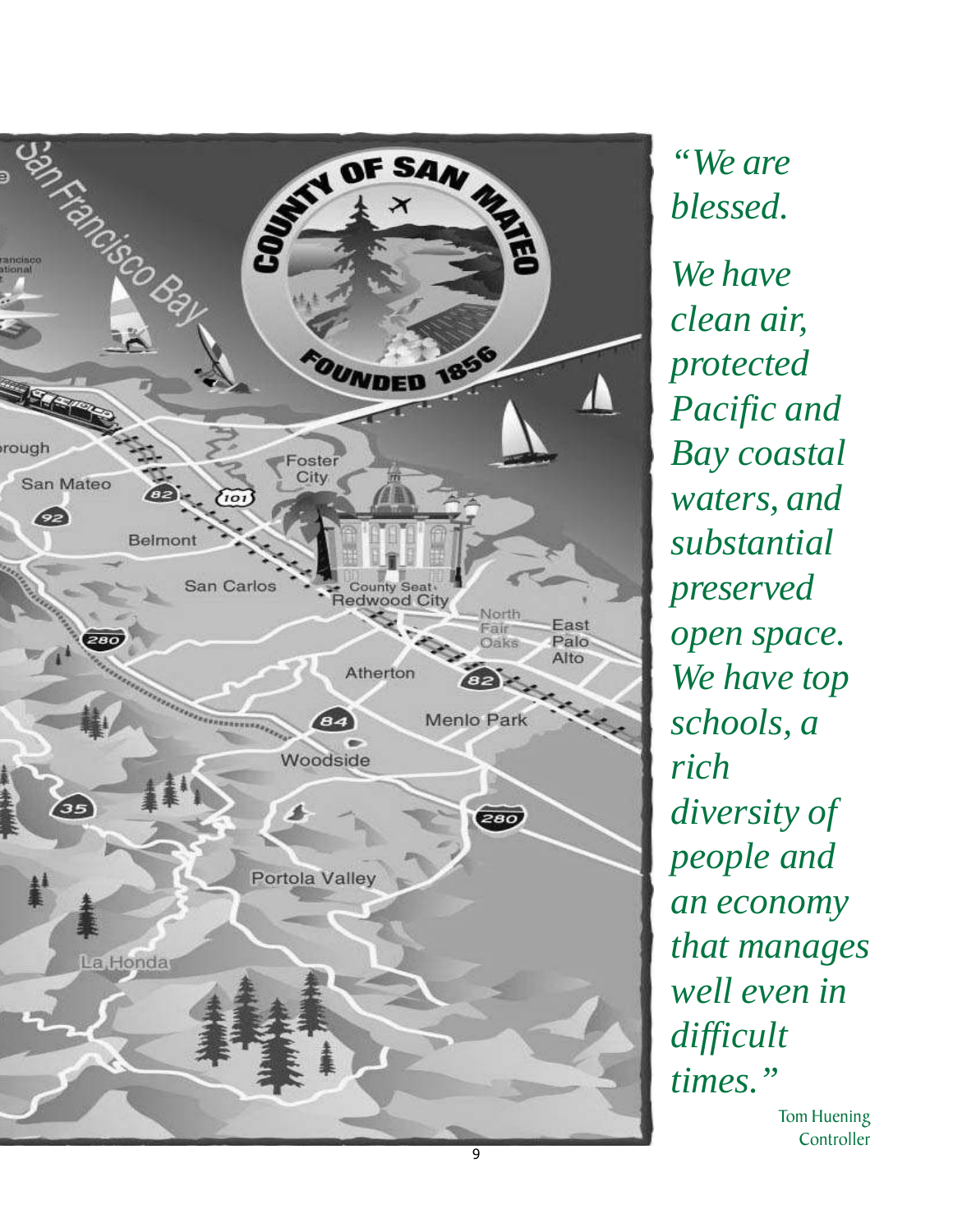## <span id="page-9-0"></span>**Property & Taxes**

#### Top 10 Property Tax Taxpayers (in 2003)

|                             | Taxable Assessed Value<br>(millions) | % of Total<br>Assessed Value |
|-----------------------------|--------------------------------------|------------------------------|
| <b>United Airlines</b>      | \$2,710                              | 2.84%                        |
| Genentech Inc.              | 676                                  | 0.71%                        |
| <b>Oracle Corporation</b>   | 529                                  | $0.55\%$                     |
| Pacific Gas & Electric      | 518                                  | 0.54%                        |
| Sun Microsystems            | 498                                  | 0.52%                        |
| Pacific Shores Development  | 466                                  | 0.49%                        |
| <b>American Airlines</b>    | 395                                  | 0.41%                        |
| SBC (formerly Pacific Bell) | 346                                  | 0.36%                        |
| The Gap Inc.                | 338                                  | 0.35%                        |
| Franklin Templeton Corp.    | 250                                  | 0.26%                        |
|                             |                                      |                              |

#### Total Taxable Assessed Value of Property in San Mateo County (millions)





#### Percentage Increase in Taxable Assessed Value

#### Commercial Real Estate

The demand for office space decreased while the supply of new office space increased. The result was and is a very competitive commercial real estate market. Class A office space is being offered at \$2.25 per sq.ft./month and the office vacancy rate is nearly 25%. Contrast this with the average asking rate of \$6-\$12 per sq.ft./month just two years ago!

*"Peninsula Leads U.S. Urban Areas in Office Vacancy, Survey Finds"*

Mercury News July 25, 2002

#### Residential Real Estate

Residential property values remained among the highest in the nation. As of June 30, 2003, the median price for a single family home was \$644,000, a 3.87% increase over the prior year while a townhouse was \$395,000, slightly higher than the prior year. Home sellers received about 98% of the listed price. The number of residential properties on the market was 25% higher than last fiscal year and the nation's interest rates were the lowest in 45 years.

*"Low Mortgage Rates, Decent Housing Supply Fuel Activity"*

Mercury News August 21, 2002

#### Up, Up, Up

Total taxable assessed value of property for San Mateo County reached \$95 billion in FY 2002-03.

The total taxable assessed value is the combined value of all Real Property (land and buildings) plus Personal Property (yachts, fleets of taxis or airplanes, etc.) minus Tax-Exempt Property (churches, government property and buildings, and nonprofit owned buildings).

#### **Trends**

The taxable assessed value of property in the County increased by 5.9% or \$5.3 billion more than the prior fiscal year. Of this increase, 2% or \$1.8 billion is attributed to the annual increase allowed under Prop. 13 and the balance of \$3.5 billion is a reflection of the County's active real estate market.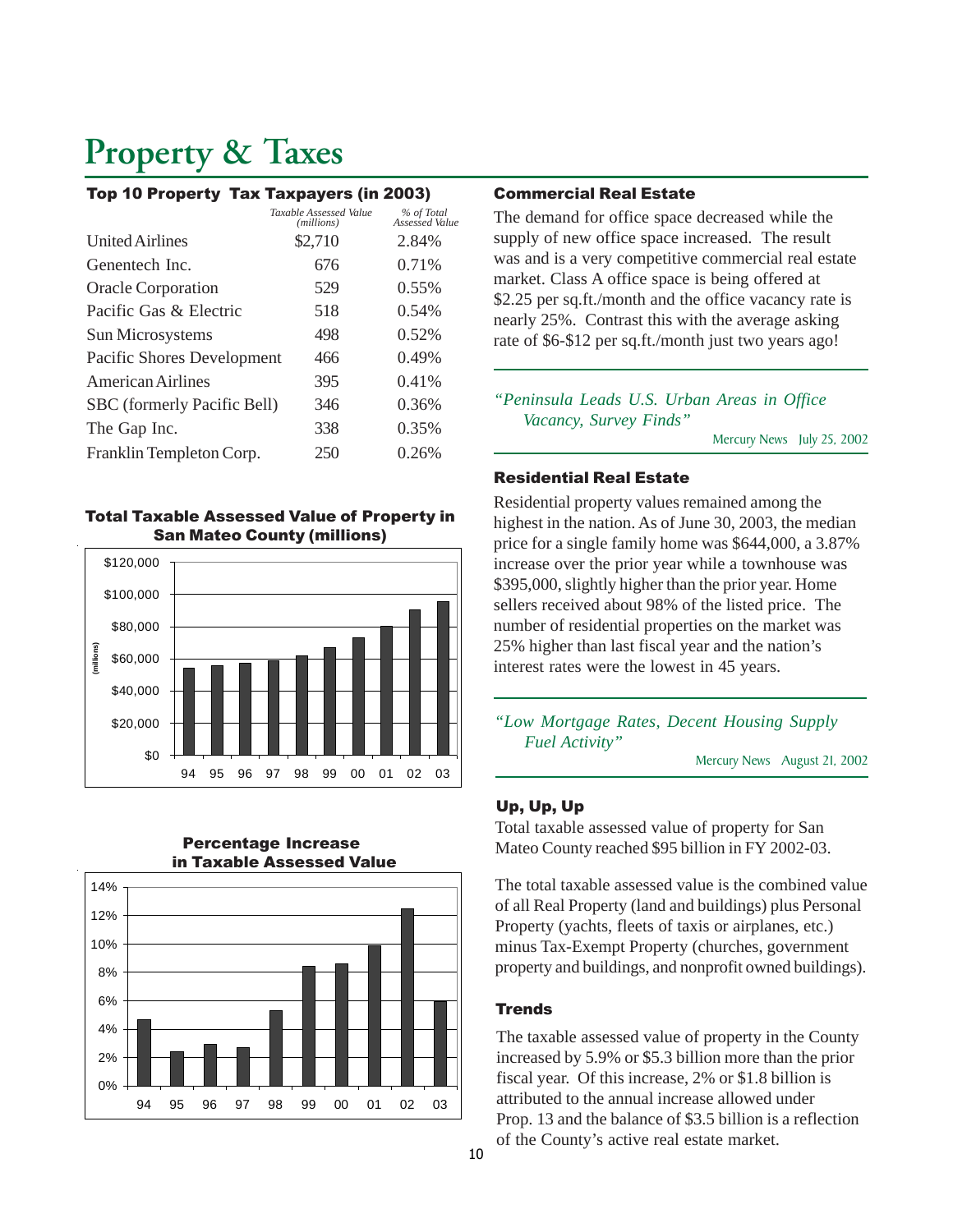## **Key Indicators of the Local Economy**

#### <span id="page-10-0"></span>Unemployment

The County's unemployment rate averaged 5.2% for FY 2002-03 compared to the 4% average for the prior year. This compares with the unadjusted unemployment rate of 6.3% for California and 5.8% for the nation. According to the Department of Finance, the County lost approximately 9,160 jobs during FY 2002-03. The majority were from professional and business services, followed by job losses in information technology services and in the leisure and hospitality services.

#### Income

The latest per capita income statistics (reported in FY 2000-01) revealed an income of \$57,906, one of the highest in the nation.

#### Retail Sales

Retail sales declined for the second year in a row. Cautious consumer spending resulted in lower County sales tax revenue. It dropped \$273,000 or 1.7% from the prior year. \$15.8 million was collected this year.

#### Top 25 Retailers (in alpha order)

| Anderson Chevrolet        | Macy's West Inc.          |
|---------------------------|---------------------------|
| Isuzu Geo                 | Melody Toyota             |
| <b>Applied Biosystems</b> | Mervyn's                  |
| <b>AutoBahn Motors</b>    | Nella Oil Company         |
| Best Buy Stores LP        | Nordstrom                 |
| Boise Cascade             | <b>Oracle Corporation</b> |
| <b>Office Products</b>    | Putnam Toyota             |
| Chevron USA Inc.          | Safeway                   |
| City Toyota               | Sears-Roebuck & Co.       |
| Costco Wholesale Corp.    | Serramonte Auto Plaza     |
| DMV Allocation            | <b>Target Stores</b>      |
| Account for BOE           | The Home Depot            |
| Hertz Rent-a-Car          | <b>VWR</b> International  |
| Longs Drug Store          | Walgreen Co.              |

#### Tourism and Travel

Passenger travel at SFO declined again this year. SFO, ranked the 5th largest passenger hub two years ago, is now ranked 11th. Hotel occupancy rates averaged only 56.3% in FY 2002-03, a consequence of the sagging economy, SARS epidemic and the war with Iraq. The County has 15,000+ hotel rooms. When tourism and travel are depressed, jobs, taxes and revenue all suffer.

#### Top 10 Employers (in 2001)

|                                     | Total # of<br>Employees | % of Total<br>Employed |
|-------------------------------------|-------------------------|------------------------|
| <b>United Airlines</b>              | 17,700                  | 4.61%                  |
| <b>Oracle Corporation</b>           | 7,400                   | 1.93%                  |
| County of San Mateo                 | 4,944                   | 1.29%                  |
| Genentech Inc.                      | 3,700                   | 0.96%                  |
| Visa International                  | 2,677                   | 0.70%                  |
| Mills-Peninsula Health Services     | 2,474                   | 0.64%                  |
| U.S. Postal Service                 | 1,898                   | 0.49%                  |
| <b>Applied Biosystems</b>           | 1,765                   | 0.46%                  |
| Siebel System Inc.                  | 1,626                   | 0.42%                  |
| San Francisco International Airport | 1,497                   | 0.39%                  |

### *"Down in the Dumps-Employment Reports Show Economy is Still Struggling"* San Francisco Chronicle October 5, 2002



Unemployment Rate

#### Per Capita Income

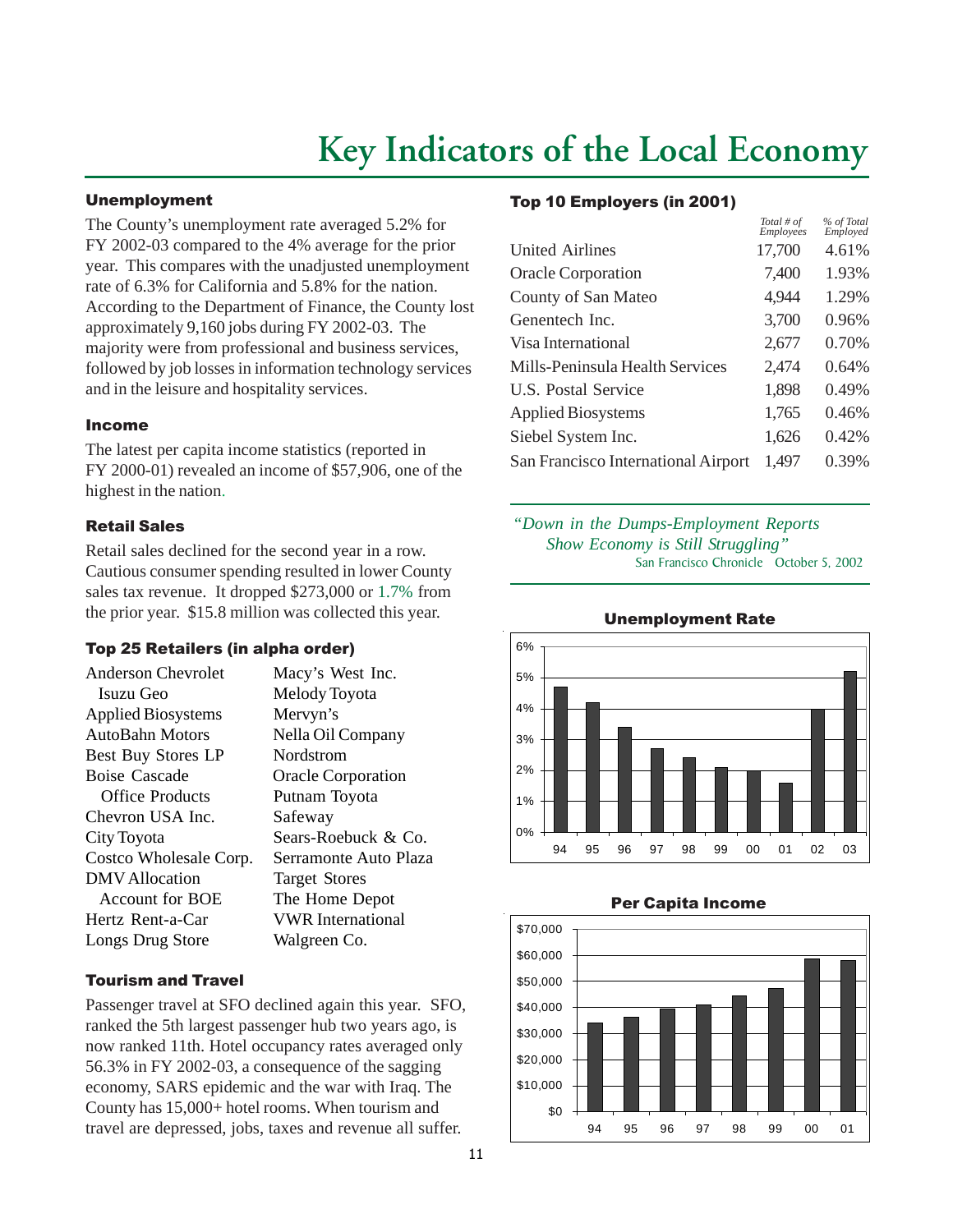## <span id="page-11-0"></span>**Policy and Executive**

## The Board of Supervisors

The County Board of Supervisors wrestles with many complex issues and competing agendas. They set development policies for the unincorporated land in the County, allocate resources and lead efforts to address difficult issues such as affordable housing, health care, public safety, children's issues, the environment, and quality of life.

### Legislative highlights for FY 2002-03 include:

• Established the Housing Endowment and Trust (HEAT), a collaborative of public and private partners with a goal of \$100 million to address housing needs. The Board committed \$3 million.

*"Banks Battle Local Privacy Laws"* Mercury News September 12, 2003

• Protected consumers' privacy by passing the Financial Information Privacy Ordinance that requires banks and financial institutions to ask for and receive a consumer's permission before disclosing the consumer's confidential information to third parties. Our County led the state in this effort.

*"What if an Earthquake Cuts Off Our Water Supply"* Mercury News November 14, 2002

- Established the Bay Area Water Supply and Conservation Agency (BAWSCA) to plan, finance and make improvements to Hetch Hetchy, the Bay Area's regional water system. Hetch Hetchy is an aging public infrastructure that is critical to the health and welfare of all residents.
- Banned guns in all County facilities.
- Established the Peninsula Democracy Corps to encourage people to work at the polls on Election Day.
- Held an Agricultural Summit coastside to address the concerns of agriculture.
- Allocated \$1.5 million for 'Healthy Kids' to ensure that ALL children in the County have health insurance and access to health care.



*"Healthy Kids' Program Gets a Boost"* San Mateo County Times January 28, 2003

## **General Government**

## Management

The Board of Supervisors, County Manager, and departments have been proactive in their response to the downturn in the economy and the State budget crisis. The Countywide hiring freeze first placed on all vacant positions in mid-November 2001 continues. Departments produced budgets reflecting reductions of 8%-20% of their General Fund support.

#### [www.sanmateo.ca.us](http://www.co.sanmateo.ca.us/)

To help web visitors search and find information about the County quickly and easily, the Information Services Department (ISD) improved both the infrastructure and navigation architecture of the County's website. The navigation architecture was developed by ISD in collaboration with Nevada County, the State Libraries, and the State Department of General Services. It was recognized by California State Association of Counties (CSAC) and has been adopted by other counties. Log on--check it out!

## Kudos!



The County's Clerk-Assessor-Recorder is responsible for all elections. Visit their website, [www.shapethefuture.org.](http://www.shapethefuture.org/) Learn about the political choices made by the voters of the County. In FY 2002-03, the Office surveyed voters to determine who would prefer an alternate language ballot. Rather than print all ballots in multiple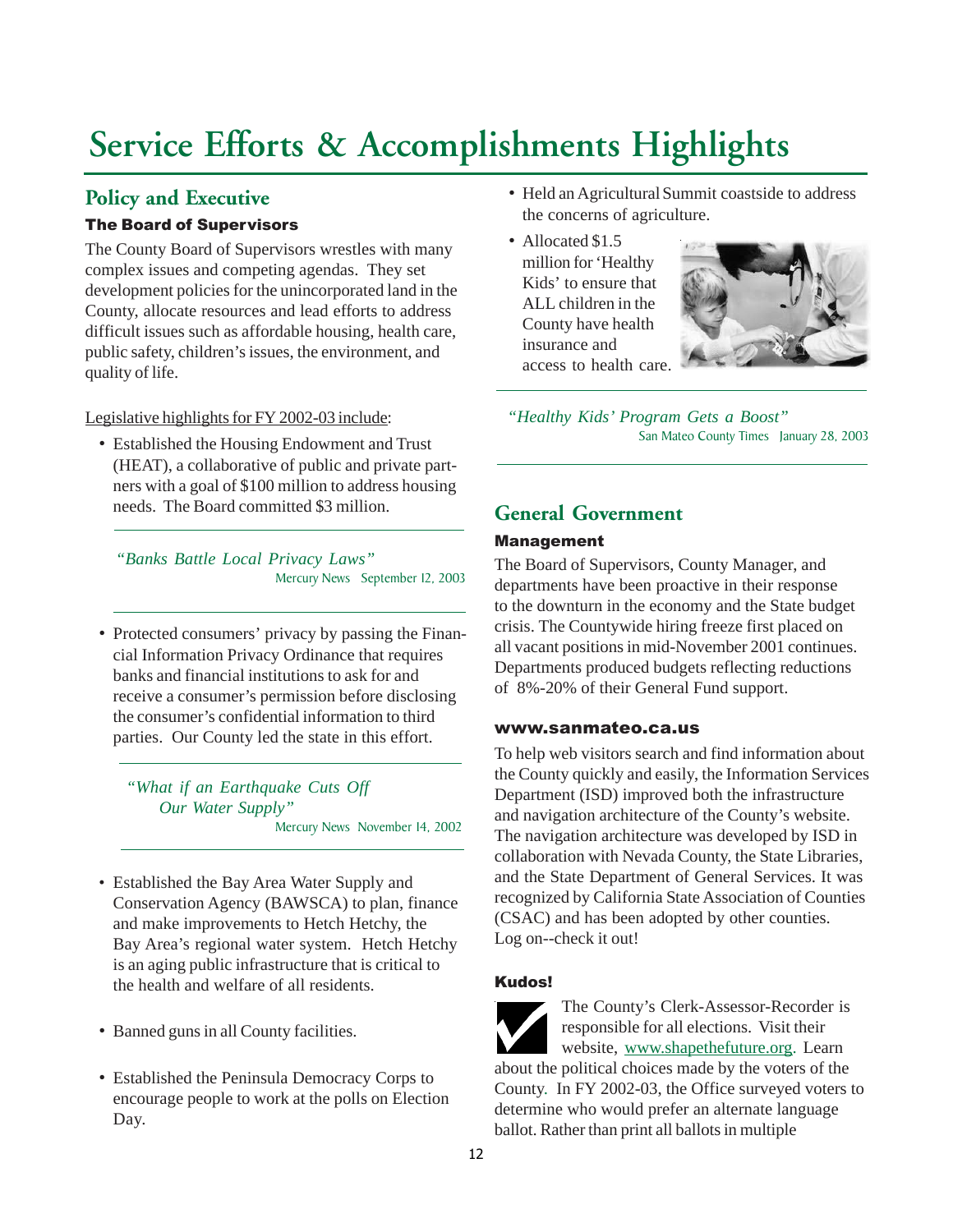languages, voters now opt for an English ballot or an alternate language ballot, whichever they prefer. This reduces voter confusion, saves \$50,000 in printing costs each election and preserves voter rights.

## The County as Employer

The County had 4,815 full-time positions in FY 2002- 03. Employee & Public Services, the County's human resources department responsible for recruitment, training and labor negotiations, finalized four-year contracts with the major unions in October 2002. The contracts included annual raises of 4%, 3%, 3% and 4% and enhanced retirement benefits.

## Financial Reporting Honors

The Controller's Office is responsible for the accurate and timely reporting of the County's financial information. Last year, the office received the prestigious Government Finance Officers Association (GFOA) Award for Excellence in Reporting for two publications, the Comprehensive Annual Financial Report (CAFR) and the Popular Annual Financial Report (PAFRthis publication). Both can be found online at [www.co.sanmateo.ca.us.](http://www.co.sanmateo.ca.us/)



*"Forensics: Where Tech Meets Yech-Investigators Lack Glamour of Prime-Time Counterparts"* San Francisco Chronicle October 28, 2002

## **Public Safety**

## Sheriff's Forensic Lab

The County opened a 30,000 sq.ft. state-of-the-art Forensic Lab in January 2003. The total project cost was \$17 million with an annual debt service of \$730,000. Services provided at the lab include: evidence processing for latent fingerprints, analysis of bullet casings and gun shot residues; tire and shoe comparisons; handwriting analysis; DNA typing; and toxicology testing for drugs and alcohol. Forensic scientists also conduct crime scene investigations such as measuring bullet trajectories, interpreting blood patterns and collecting evidence like tire marks. It's the home of the Coroner's Office, too.

*"Juvenile Detention Center Plans Unveiled"* San Mateo County Times December 4, 2002

## Youth Services Center Planned

The \$125 million Youth Services Center will replace the inadequate, 55-year old Hillcrest Juvenile Hall. The Center will consist of a campus formed by a complex of buildings including a 180-bed Juvenile Hall, probation office, juvenile court, community school, a 30-bed Girls Camp and a 24-bed group home. The County received a federal juvenile justice grant of \$21 million in May 2002 and is financing the balance with the sale of lease revenue bonds.

#### San Mateo County Safest in Bay Area - 2002

 *California Crime Index - Number & Rate per 100 population*

| # of Crimes  | Population    | Crime Rate |
|--------------|---------------|------------|
| 6,906        | 713,800       | 0.97       |
| 1,256        | 128,900       | 0.97       |
| 2,464        | 249,100       | 0.99       |
| 17,354       | 1,718,500     | 1.01       |
| 3,292        | 259,000       | 1.27       |
| 6063         | 470,200       | 1.29       |
| 18,903       | 987,000       | 1.92       |
| 34,296       | 1,490,000     | 2.30       |
| 18,482       | 789,800       | 2.34       |
| Contra Costa | San Francisco |            |

## S.O.S. Communications--Digital & Microwave

The Mutual Aid/Emergency Services Council (ESC) \$25.6 million upgrade of the County Radio System was completed in January 2003. Partially financed with

\$16.5 million of bond proceeds, this countywide mutual aid and tactical communications project converted the County's aging analog system to a digital and microwave system.

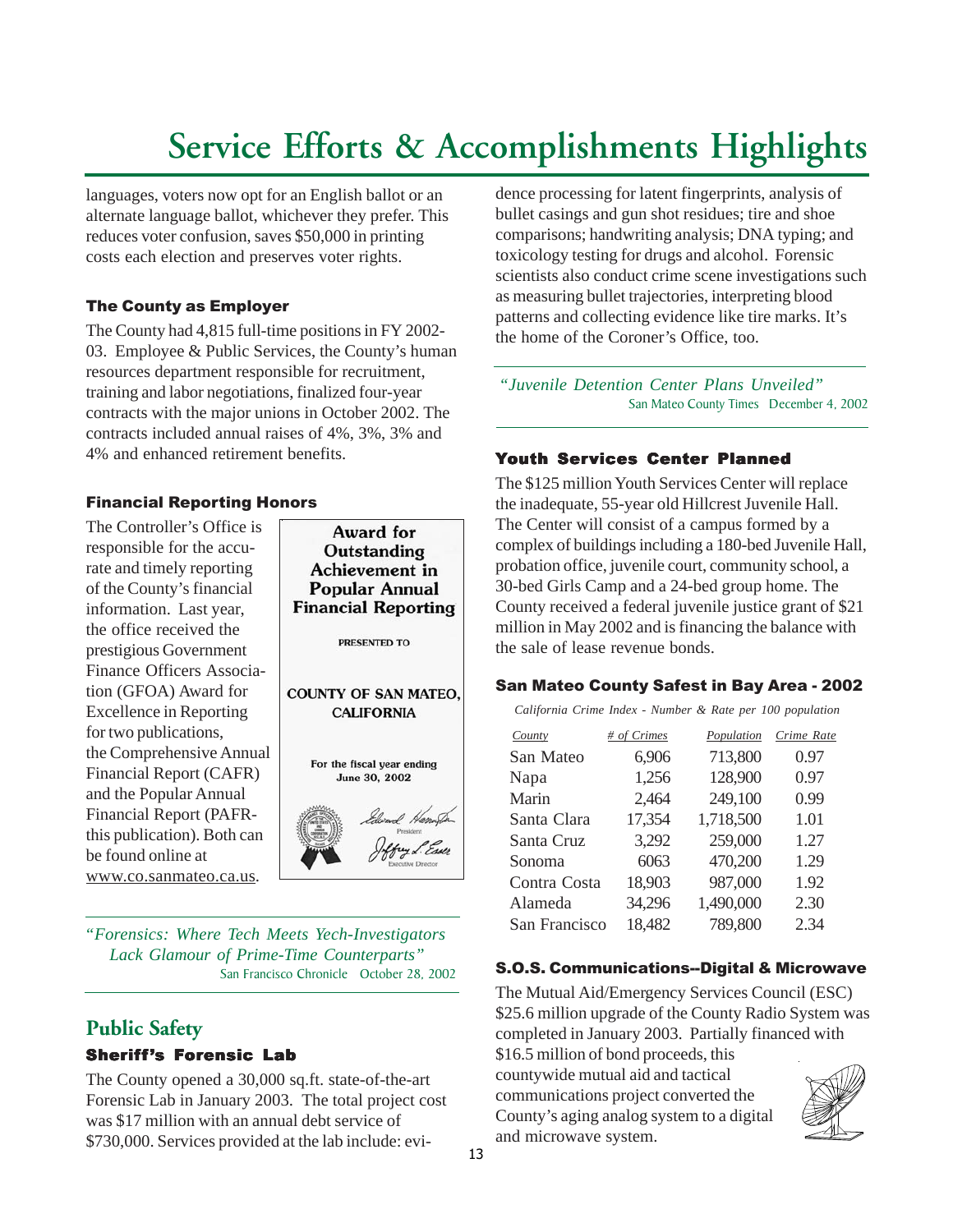## **Health and Sanitation**

## San Mateo Medical Center

Health care costs continue to spiral nationwide. The County General Fund subsidized the San Mateo Medical Center (SMMC) \$39 million in FY 2002-03. The subsidy was \$14.1 million more than FY 2001-02.

The SMMC is an increased capacity, state-of-the-art, integrated health center combining a full service hospital, mental health services, pharmacy operations, a rehabilitation center and clinic building. It was financed with lease revenue bonds and cost \$125 million. The final phase of construction was completed in FY 2002-03. The SMMC serves all residents that seek care.

## Healthy Kids

Health insurance was provided to approximately 30,000 children in San Mateo County in FY 2002-03. The Health Services and Human Services Agencies partnered to enroll children in medical insurance programs including Medi-Cal, Healthy Families and the new Healthy Kids program.

Healthy Kids is a new comprehensive health insurance product that provides coverage, through the Health Plan of San Mateo, to uninsured children who are not eligible for Medi-Cal or the Healthy Families Program.

#### Canyon Oaks Youth Residential Treatment Facility

Oaks is the only county-run residential treatment program authorized by the State Department of Social Services (SDSS). Operations for FY 2003-04 are<br>*oxported* to got \$2.7 million *departments* with  $\frac{d}{dx}$ The Canyon Oaks Youth Residential Treatment Facility, a residential program for 12 seriously emotionally disturbed youth, opened in August 2003. Canyon expected to cost \$2.7 million.

*following quarter. "County to Run Nursing Home"* San Mateo County Times May 17, 2003

## Burlingame Long Term Care Center

Burlingame Long Term Care Center, a 281-bed skilled nursing facility that had been in State receivership since November 2002, will now be run by the County.

The facility will specialize in the long-term care of frail seniors in the Medi-Cal and Medicare programs and will allow patients to remain close to their families and the Peninsula community.



The home is expected to

serve 260 patients by June 2004. It has a budget of \$20.5 million. Given the County's aging demographics, this facility will help address a growing unmet need.

## **Public Assistance**

### Human Services Agency

Between 1998 and 2002, the County's rate of families on public assistance declined nearly twice as fast compared to California as a whole (shown right). CalWORKs provides cash assistance for families with children.

## PeninsulaWorks

The County's one-stop employment centers help dislocated workers with training for new careers, as well as job search and temporary emergency cash assistance.

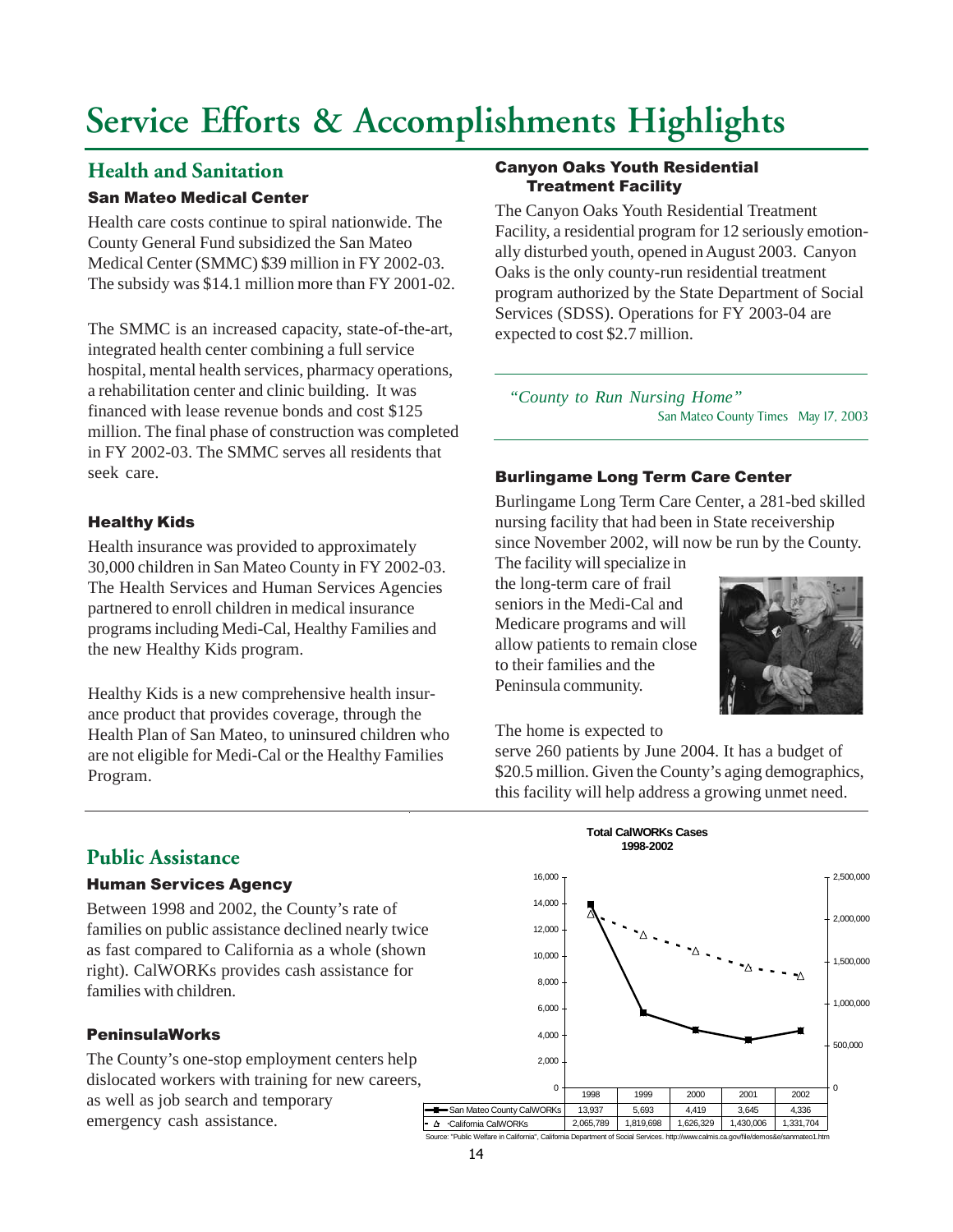### Debit Cards for Food Stamps & Cash Aid

This year the County began issuing food stamps and cash aid benefits on debit cards. It has lowered program costs and reduced loss and theft. Clients have a 24-hour toll free customer service line to check balances, transactions and report lost or stolen cards.

### Child Support Services

In FY 2002-03, Child Support Services processed 14,768 child support cases and collected \$30.4 million on behalf of approximately 22,000 dependents. Their work helps



to ensure the well-being of children in this County.

### Moving-to-Work (MTW)

This program helps low-income families find affordable housing and move from public assistance to economic self-sufficiency. Between 1999 and 2002, the County's MTW caseload increased 68.8% from 349 to 589, an excellent result. Statewide the MTW caseload decreased 21.2%. Housing is one of the obstacles that low income families face. To meet this growing need, the Office of Housing secured additional Section 8 housing vouchers, linking more MTW families on cash aid with affordable housing.

## **Public Ways & Facilities acilities**

## Roads

The County maintained 317.5 miles of roadway in the unincorporated county areas in FY 2002-03. The network of roads and freeways in the county is maintained and improved by a combination of funds provided by the local, state and federal governments as well as the voter-approved 1/2 cent sales tax fund that is managed by the Transportation Authority.

## Recycling

RecycleWorks, the County's recycling, composting, and green building program, tells how and where to recycle, reuse, and otherwise practice "green" strategies in daily life. Its Electronics Recycling Campaign won the 2002 Best Public Education Program Award from the California Resource Recovery Association. What's old is new again [@www.recycleworks.org!](http://www.recycleworks.org/)

### Energy Conservation

Since 1999-2000 County facilities have reduced electricity use by 12.2% and gas use by 22.4%. How? By implementing conservation practices for heating and lighting, such as installing 25,000 energy efficient lamps! Energy efficient designs earned the County the EPA's Energy Star Award for 555 County Center, and the Crime Lab made the 2003 "Top 10 Green Projects" list of the American Institute of Architects.

### Environmental Services

Crashing waves, shorebirds, redwoods, marshland grasses, California poppies and towering pines—all beauties found in our County parks and open spaces. The County and state operate 32 parks, plus trails. Public and private holdings of open space exceed 100,000 acres that help to preserve the County's natural beauty. This year, acquisition of the \$3 million, 60-acre Mirada Surf coastal property was completed with public and private grants secured by the San Mateo County Parks Foundation.

## To Build or Not To Build...

Welcome to the ongoing debate about whether the economic or environmental needs of the County are more important. Nearly every project brought before the Board of Supervisors and their appointed Planning Commissioners, who interpret the General Plan (a 10 year vision for growth and development), deal with this balance.

The Planning Commission holds monthly public meetings. Issues like the preservation of agricultural farmland and rural character of the coast, substandard lots and building and use permits in the unincorporated areas of the County are decided.